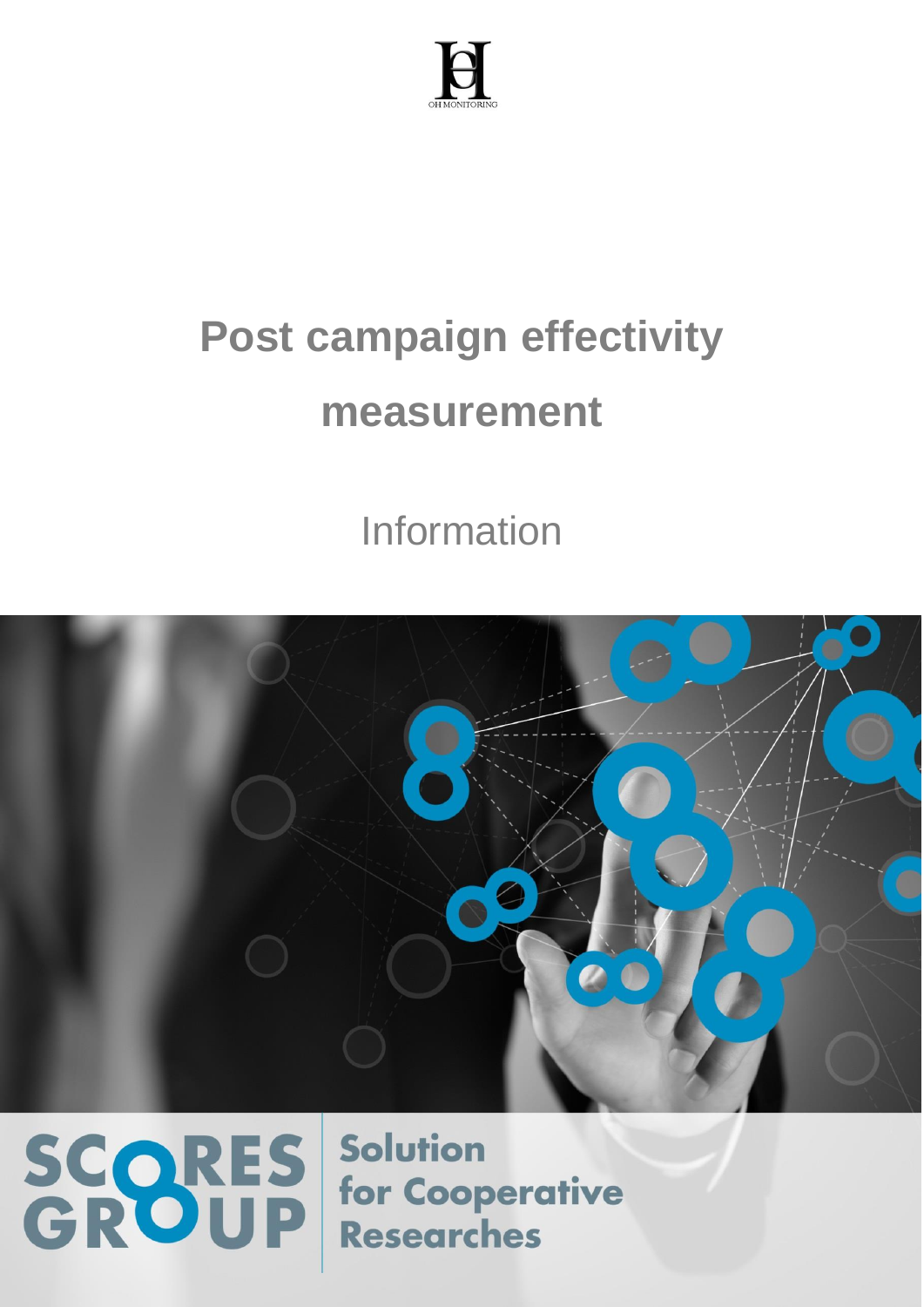### **SCORES** Solution<br>GROUP for Cooperative

Post campaign effectivity measurement is an inevitable additional survey beside professional media planning systems; it's results make it possible to subsequently analyze, support and verify campaigns built up via a media planner system. Effectivity measurement also serves useful information also on the creative content's delivery to the target group (effectiveness of the mediating channel), as on how the content and the message impressed the receivers (in the means of the most basic kinds of impressions an advertisement awakens).

KANTAR Hoffmann – ScoresGroup research cooperation unites improved traditions of domestic Hungarian campaign effectivity measurement with the worldwide experience of Kantar group.

#### **Fieldwork**

The survey permits the measurement of up to more than 120 campaigns monthly. Field experience shows that respondents' willingness of answering online questionnaires lasts maximum 20-25 minutes till the answers lose reliability and usefulness (above this duration aborting the questionnaire gets more frequent). That's why we measure the campaigns – according to the amount of campaigns demanded – monthly on 2 or 3 different samples (which follow the same pattern, though, in the matter of quotas and representativeness). Each sample can handle cca. 40 outdoor or press campaigns itself, securing the satisfactory number of successfully completed interviews. Since each sample contains answers of 1,000 respondents, one month's fieldwork may involve up to 3,000 respondents.

Beyond outdoor campaigns, the fieldwork and questionnaire permit comparable measurement of TV, online, print or radio campaigns as well.

#### **Questionnaire**

The questionnaire, following international standards of creative post-surveys, contains traditional campaign effectivity measurement questions. Beside the  $1<sup>st</sup>$  (recognition) and  $2<sup>nd</sup>$ (attribution) questions respondent sees a variant of the creative on which the brand trademark and the name of the advertiser company is hidden. For the  $3<sup>rd</sup>$  (like) and  $4<sup>th</sup>$ (persuasion) questions respondent evaluates the original, complete campaign creative.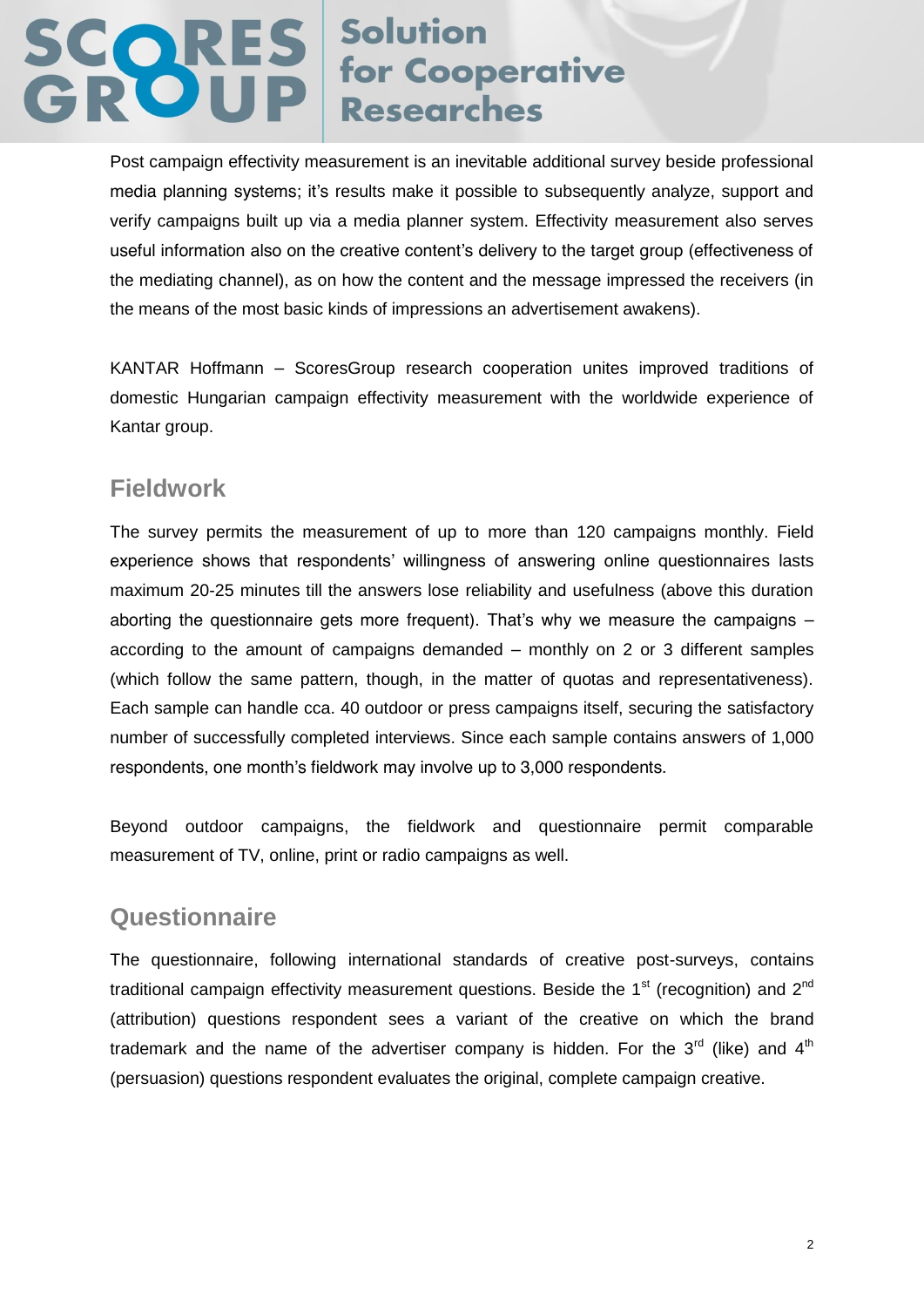

Questions are the following (of course, wording of the questions can vary depending on the media type of the creative):

*1: Have you seen (heard) this image (video), or if more appeared, any of these images?*

*2: A word (name of the brand or the company) is covered on this image (video). Please, try to recall what is the word hidden!*

*3: Do you like this image (video)?*

*4: Having seen the image (video); would you be welcome to buy this product or use this service?*

These four questions are a schematic approach of a campaign's mode of action beginning with catching the attention of the consumer, through familiarization of the brand or product joining a positive (visual, audiovisual, cognitive – e.g. humorous – or other) experience with it, until motivating to consume it. These questions and the indices based on them observe separately how successful a certain campaign is along these different levels.

### **Sample pattern, sampling**

Each creative's effectiveness is measured on a sample of 1,000 respondents representing the 15-69 years old population of Hungary. The sample is representative in the aspect of gender, age categories and settlement type.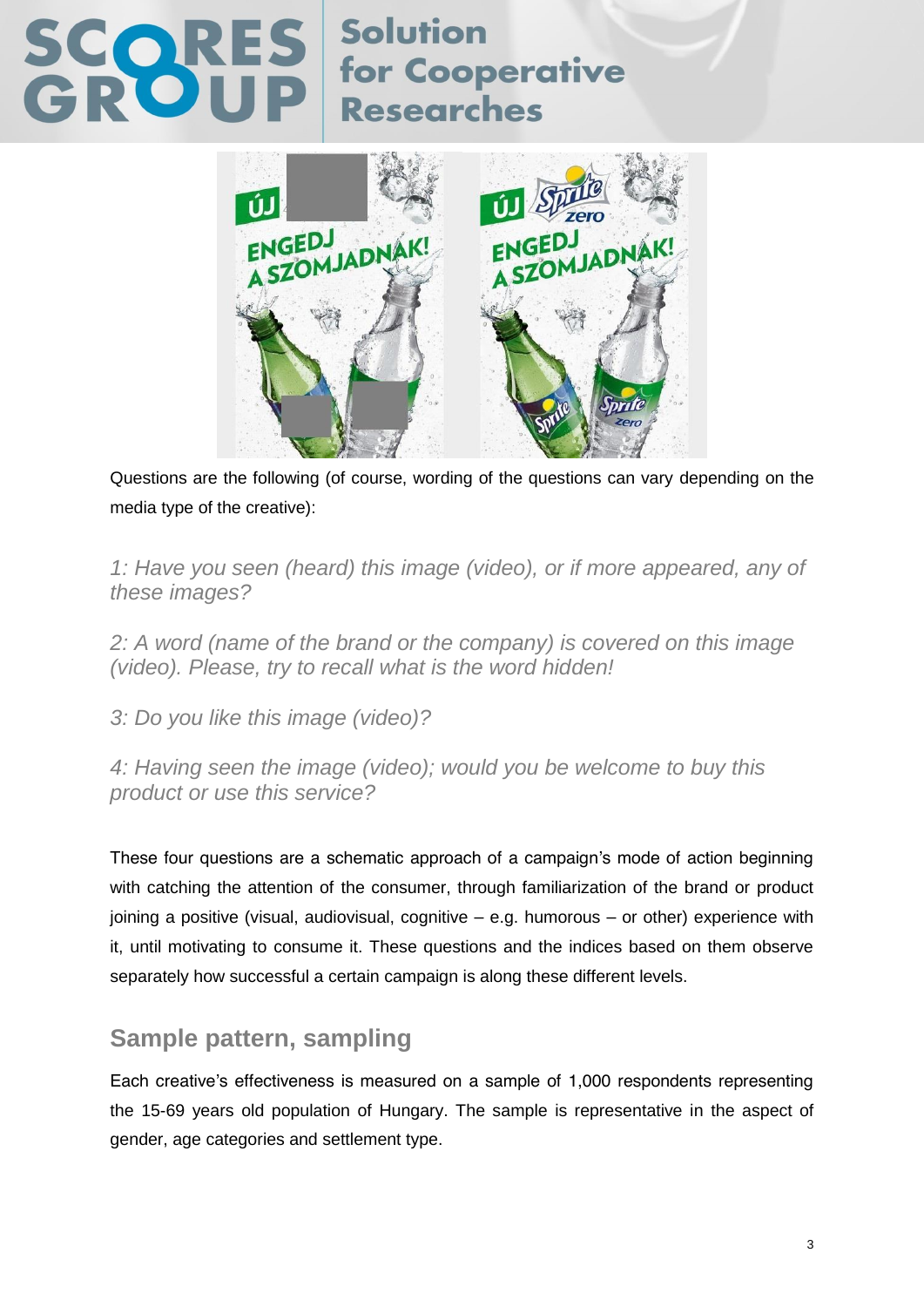Questioning runs online following CAWI (computer assisted web interviewing) method sustainable due to the permanently broadening domestic internet-penetration.

This method of sampling is especially effective in reaching the layers most relevant for the advertisers (middle-aged, economically active people with higher status and spending power).

### **Campaigns measured**

The campaigns to be measured arrive to the questionnaire from two sources: regular demand of the clients, and above that, campaigns of sectors that are measured compulsorily (all campaigns of the sectors below that reach at least 200 surfaces):

- Trade (hypermarkets)
- Traveling, automotive
- Banking, insurance etc.
- Telecommunications
- E-market
- Pharmacy, medicine (over the counter)

### **Indices of C-Test**

The results of the measurement are derived into the following indices based on each of the four questions mentioned above.

| <b>Questionnaire</b> | 1) Have you<br>seen?                                                                                                                                           | 2) What is the word<br>hidden?                                                                    | 3)<br>Do you<br>like this?                     | 4) Would<br><b>VOU</b><br>buy this? |
|----------------------|----------------------------------------------------------------------------------------------------------------------------------------------------------------|---------------------------------------------------------------------------------------------------|------------------------------------------------|-------------------------------------|
| <b>Indices</b>       | recognition                                                                                                                                                    | attribution<br>total attribution<br>exact attribution<br>brand confusion<br>total brand confusion | like<br>total like<br>dislike<br>total dislike | persuasion<br>total persuasion      |
|                      |                                                                                                                                                                |                                                                                                   | purchase stimulation index                     |                                     |
|                      | C-Test index<br>$C = \{0, 4 \times recognition\} + \{0, 3 \times total$ attribution $\} + \{0, 2 \times total$ like $\} + \{0, 1 \times total$ persuasion $\}$ |                                                                                                   |                                                |                                     |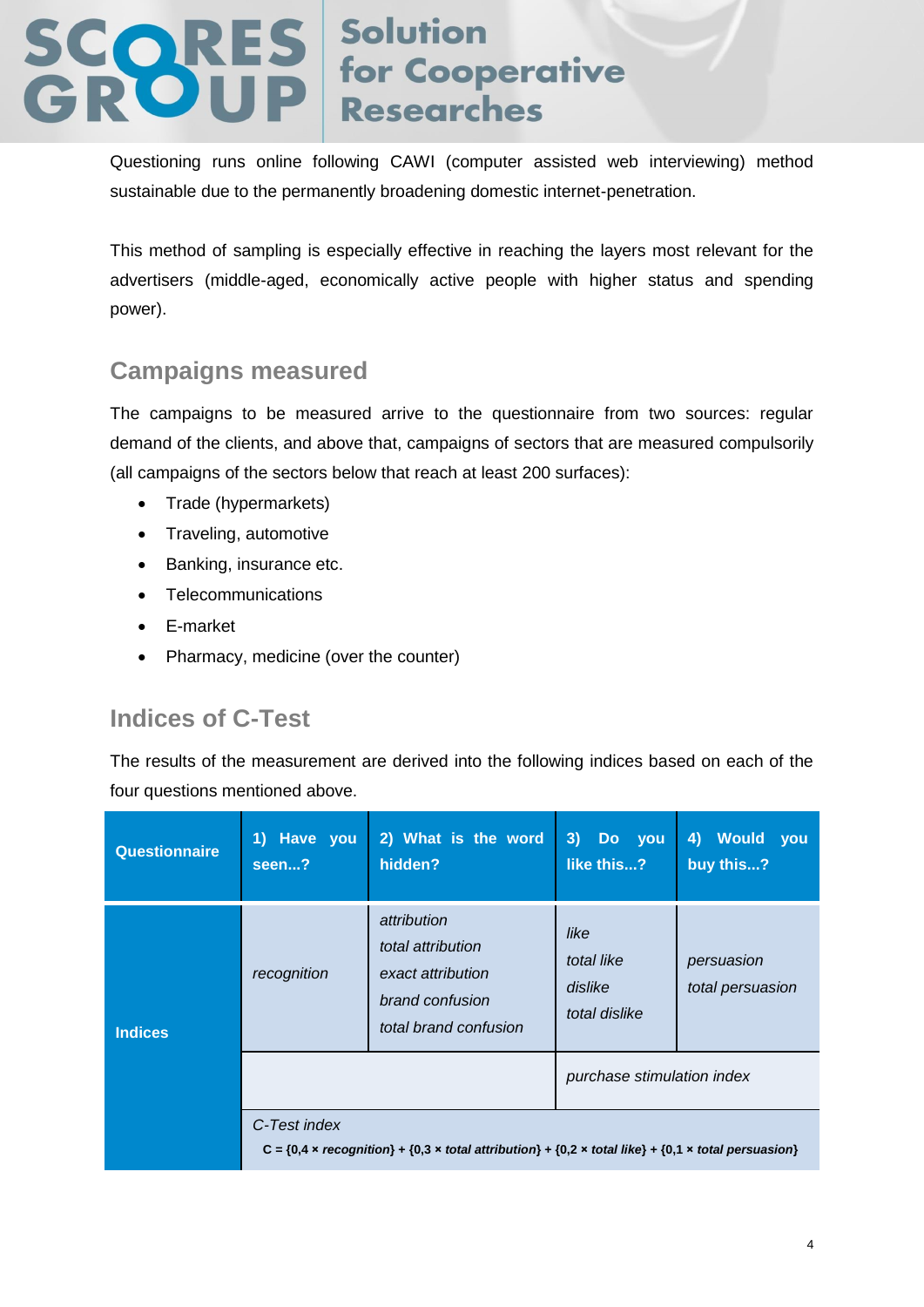#### **Campaign classification: benchmarks**

Each creative (campaign) is classified following the five-level classification standards applied widely on the markets. The results are easier to interpret if the average result of all campaigns of the same classification category is displayed as a benchmark to compare the actual campaign's results to. The levels of classification are the following:

- Period (year, month)
- Advertiser
- Brand
- Segment
- Category
- Sector
- Surface type (billboard, citylight, etc.)
- C-off Standard (campaigns of same sector and similar panel number or frequency of appearance)



### **Working with the results: C-Test dashboard**

C-Test dashboard delivers an easy and still thorough way to analyze campaign effectivity measurement results.

- Online: no need to refresh or import data, accessible from anywhere
- Campaign groups and target groups freely editable
- Campaigns, campaign groups to be saved and shared